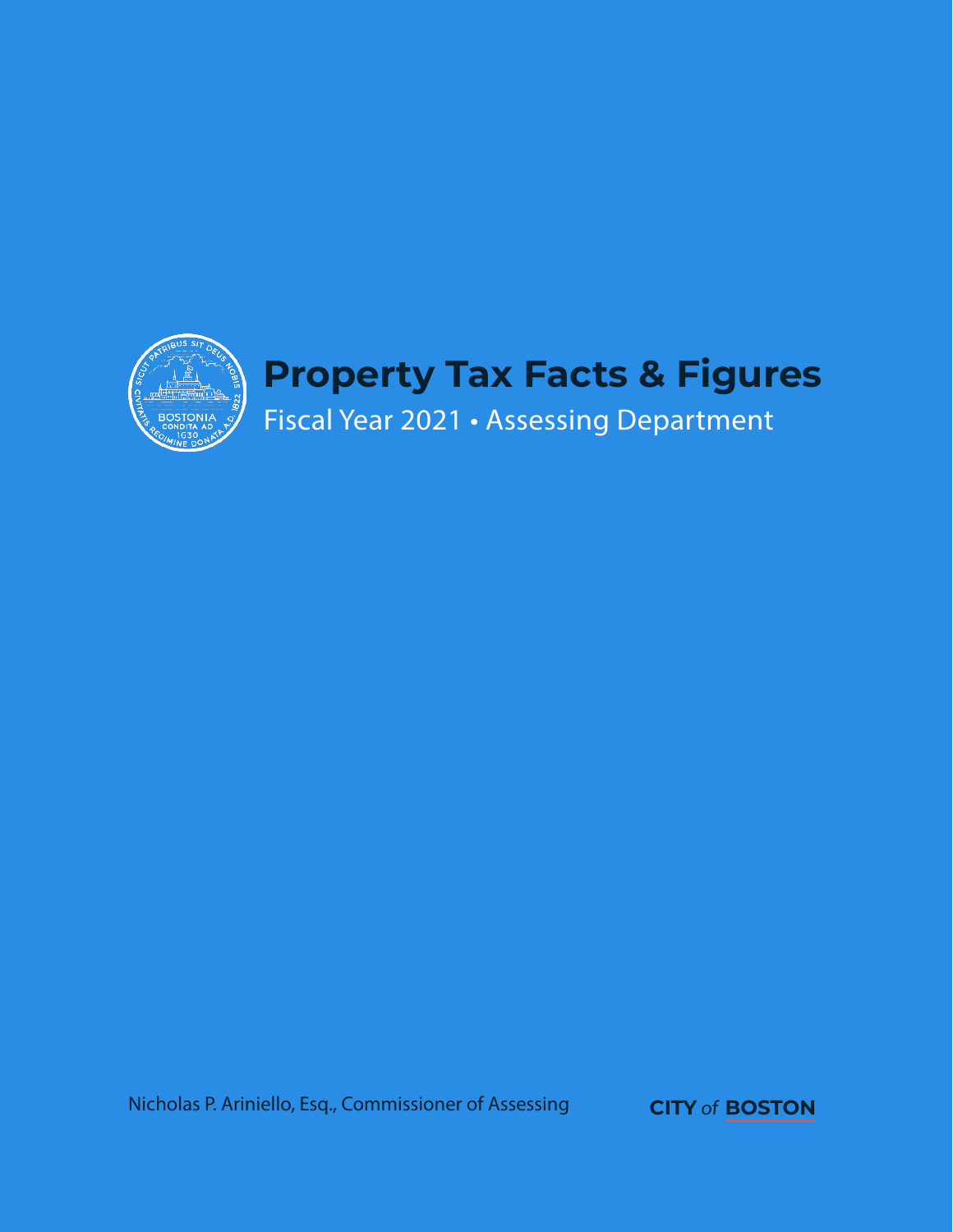# **TABLE OF CONTENTS**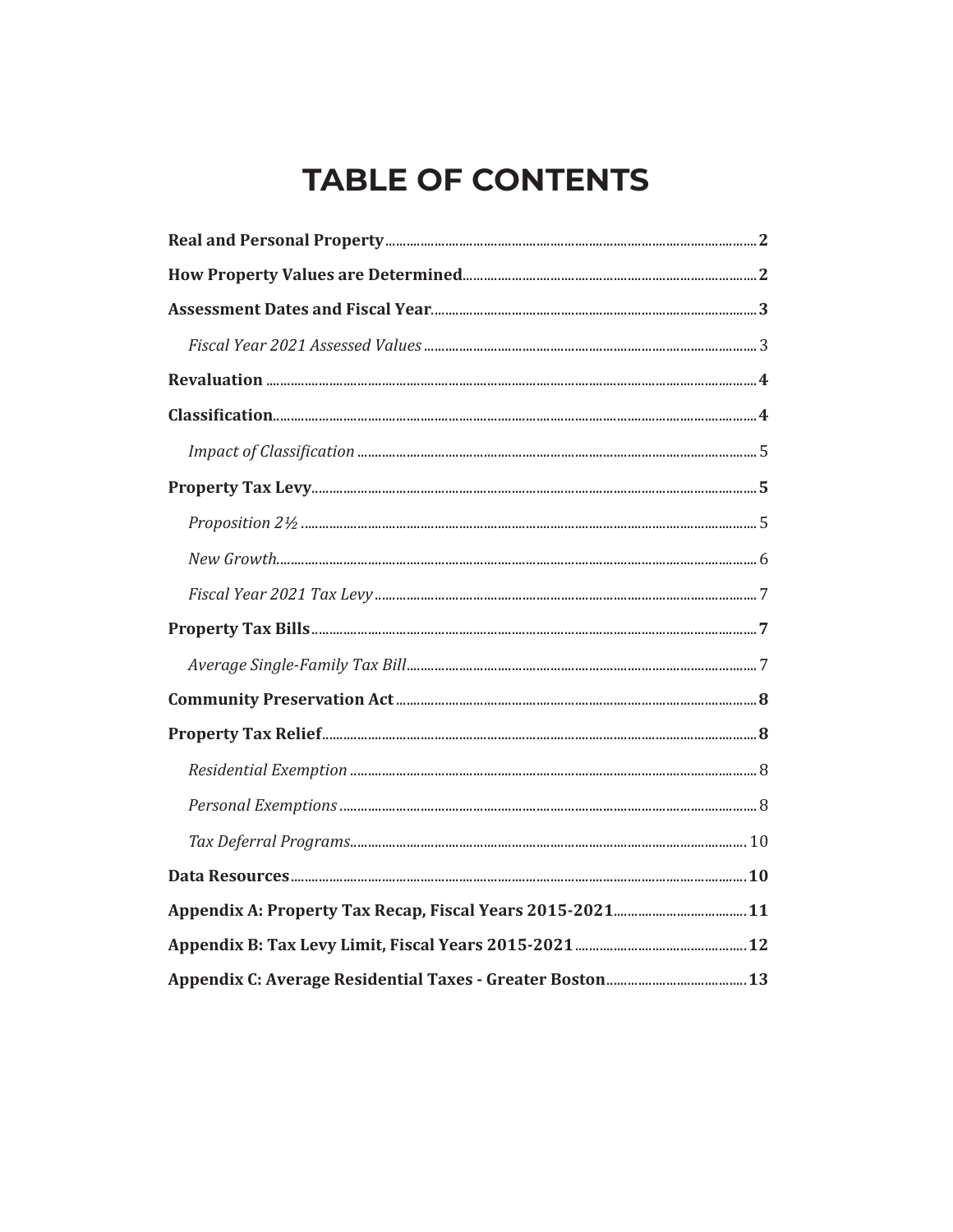

The City of Boston Assessing<br>Department's annual *Property Tax*<br>Facts & Figures report presents an<br>overview of property taxes in Boston using<br>charts and tables to illustrate historical Department's annual *Property Tax Facts & Figures* report presents an overview of property taxes in Boston using charts and tables to illustrate historical trends. The property tax data in this report allows a taxpayer to compare Fiscal Year 2021 assessments and tax rates with those in prior years and with those in other municipalities. Background information on the assessment process as well as relevant statutory considerations are offered for contextual purposes.

The Assessing Department has published the *Facts & Figures* reports for many years as a useful resource for taxpayers. You can obtain prior-year reports by visiting the Assessing Department website at boston. gov/assessing. Reports are located under More Resources, *Facts & Figures* reports.

### **Real and Personal Property**

In taxation, the term "property" includes both real and personal property. Since they are taxed separately, a careful distinction between the two is necessary. Real Property includes land and all improvements. It is the physical land and everything attached to it, including everything under the ground (water and mineral rights) and everything above the ground. It includes all benefits, rights, interests and limitations inherent in the ownership of the real estate. Personal property consists of any tangible assets owned by an individual, a business, or an organization which are not real estate and which are not permanently affixed to a particular building.

# **How Property Values are Determined**

The Assessing Department is statutorily required to assess all property at its full and fair cash value as of January 1 of each year (Massachusetts General Laws, Chapter 59, Section 38). The assessed value for the Fiscal Year 2021 tax bill represents the fair cash value of property as of January 1, 2020. Full and fair cash value is defined as the price an owner willing, but not under compulsion, to sell ought to receive from a buyer willing, but not under compulsion, to purchase.

Constitutional and statutory provisions prohibit the assessment of property above or below its full and fair cash value. "Full and fair cash value" represents the applied constitutional and statutory standard protecting the property owner's right to pay only his or her fair share of the tax burden. The City of Boston has remained in compliance with the "full and fair cash value" standard since it was enacted in Fiscal Year 1983.

In practice, there are three accepted approaches to determining property value: market, income and cost.

*Market Approach*. Market sales of similar properties which sold in the year prior to January 1 are analyzed, compared and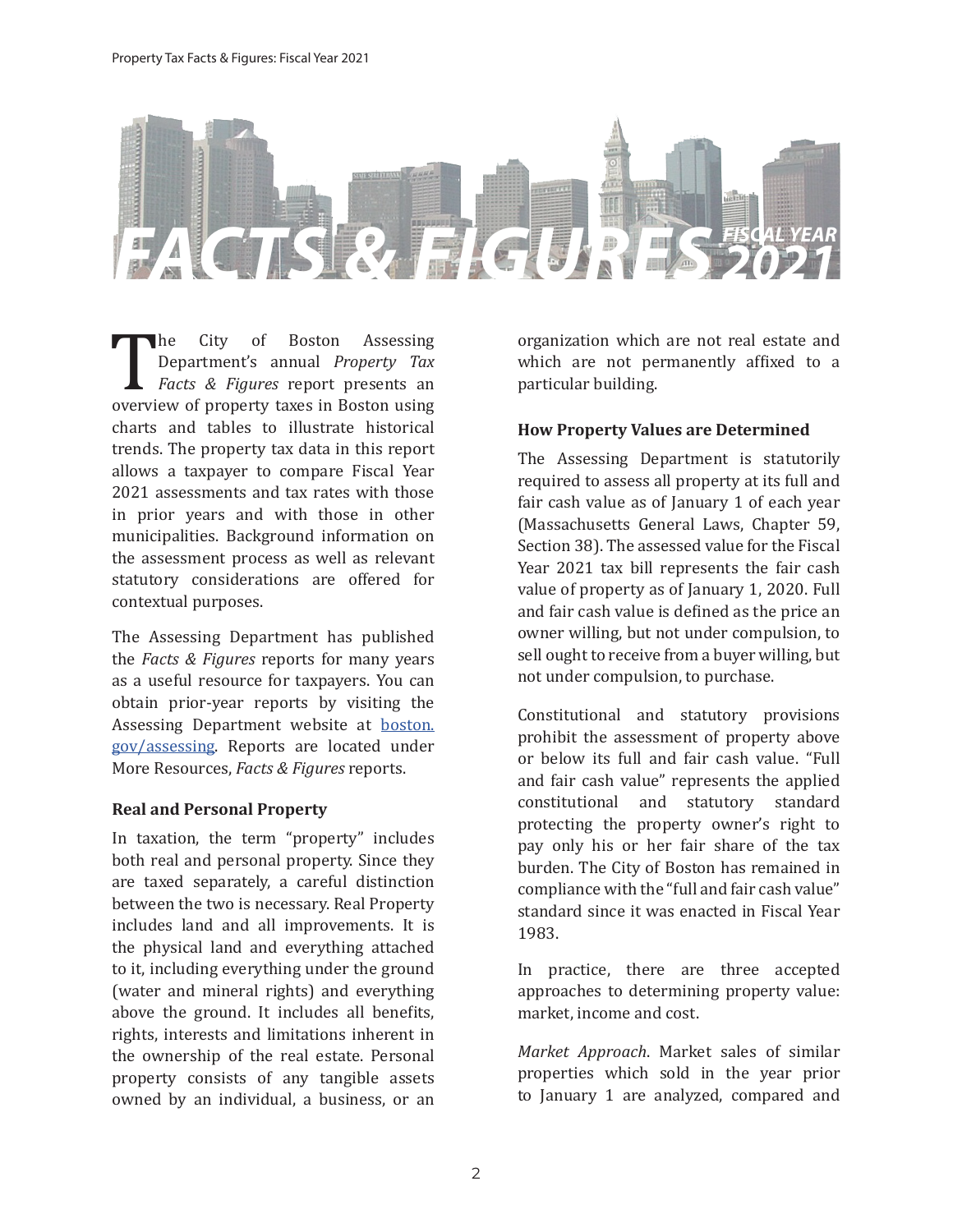adjusted to forecast what the property would sell for on January 1. When there are many sales, the market approach is the most accurate and dependable tool in the determination of value. Most residential property is valued by the market approach.

*Income Approach*. The income stream that a property is likely to produce for an investor is determined by examining data such as rents, occupancy rates, and expenses. The process of capitalization converts the future income stream into present worth or market value. The income approach is most applicable to real estate that is bought and sold based on its income-producing capabilities, such as retail stores, office buildings and apartment buildings.

*Cost Approach*. The current reproduction or replacement cost of a property is determined with adjustments made for depreciation and land value. Reproduction cost is the amount of money necessary to erect a new structure that is an exact replica of the existing building. Replacement cost is the expenditure necessary to build a new building equal in utility to the original and able to serve as a substitute in function. The cost approach is most applicable to special purpose properties that are not readily sold or rented.

### **Assessment Dates and Fiscal Year**

Property tax assessments in Massachusetts are made in connection with fiscal years. Fiscal Year 2021 began on July 1, 2020 and ends on June 30, 2021. Massachusetts law requires that all property be assessed at its full market value as of the January 1 preceding the start of the fiscal year (January 1, 2020 for Fiscal Year 2021).

It is the ownership, condition, and value of the property on January 1 that determines the assessment and to whom the tax bill is assessed. Any new structures, additions, demolitions, improvements, or alterations that occur after January 1st will not be reflected in the assessing records until the subsequent fiscal year.

### *Fiscal Year 2021 Assessed Values*

In Fiscal Year 2021, property assessments continued to increase due to the active real estate market throughout most neighborhoods during calendar year 2019.

The tax base - i.e. the total value of all taxable assessed property - increased from \$176.2 billion in Fiscal Year 2020 to \$190.7 billion in Fiscal Year 2020, an increase of \$14.5 billion or 8.2%. See Figure 1 for historic trends in the City of Boston's total assessed value, as



FIGURE 1: Total Assessed Value, Fiscal Years 1983-2021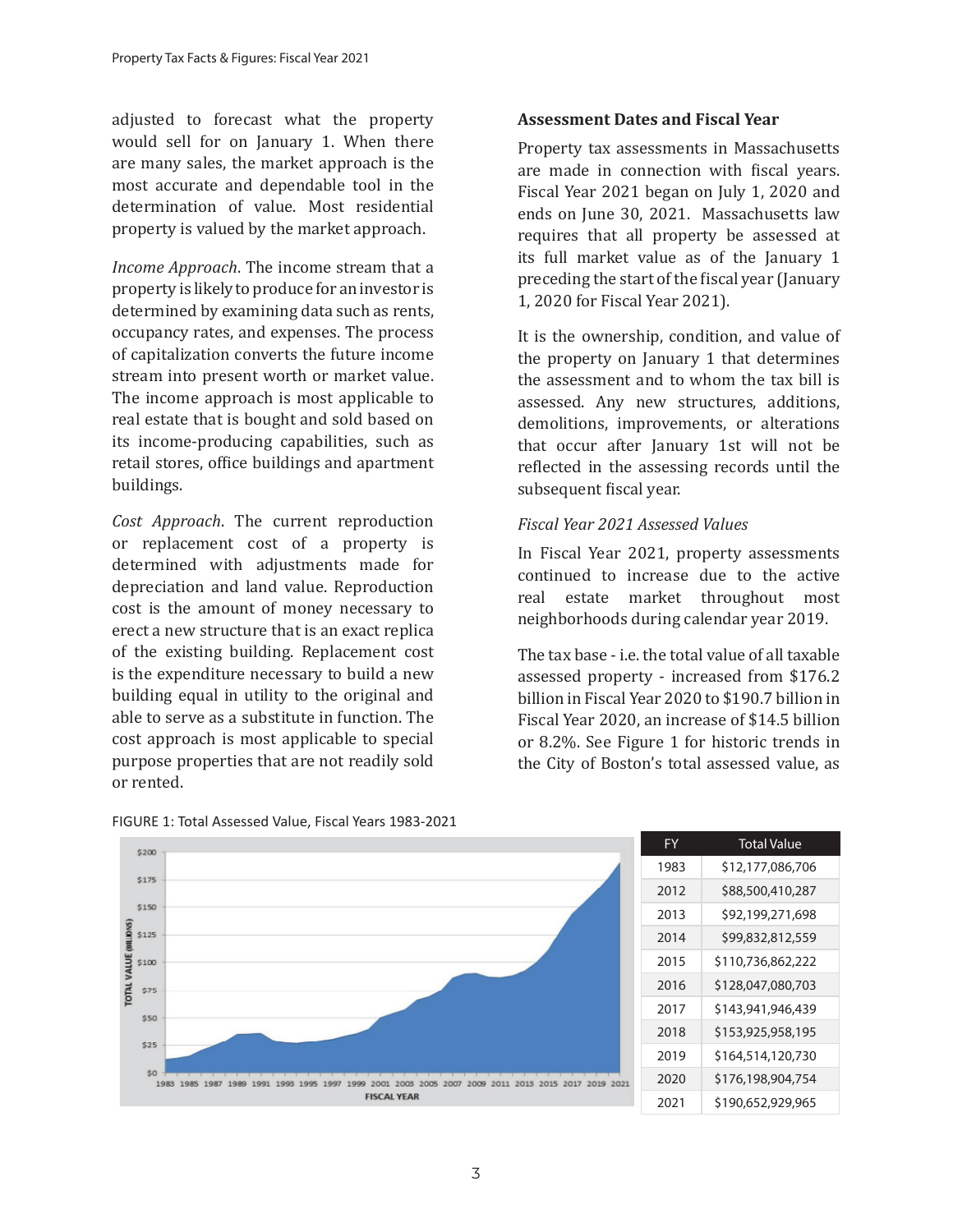well as Appendix A for assessed values by class for fiscal years 2015 to 2021.

#### **Revaluation**

Chapter 40, Section 56, of the Massachusetts General Laws, requires all cities and towns to conduct a revaluation every five years. A recent change in state law moved the revaluation cycle to every five years from every three years. Statewide, cities and towns are working with the Massachusetts Department of Revenue ("DOR") to transition to this new schedule. The City conducted its revaluation in Fiscal Year 2021 and the next revaluation is scheduled to take place in Fiscal Year 2025.

The DOR applies a rigorous certification process when a community revalues its property, requiring that assessments meet strict statistical tests to ensure that they accurately reflect the market and are applied consistently. In the years between revaluations, the City, pursuant to state law, must adjust property assessments consistent with real estate market trends.

### **Classification**

Boston assesses both real and personal property. In 1978, the citizens of the Commonwealth approved a constitutional amendment authorizing the Legislature to classify real property into as many as four classes and to tax these classes differently. Assessors in Massachusetts assign real property in the city or town according to its use: residential, open space, commercial, or industrial. Personal property is not broken into classes. The City's composition of real and personal property is shown in Figure 2.

*Class One:* Residential. Includes all property containing one or more units used for human habitation. The class includes accessory land and buildings such as garages and sheds. Single-family homes are in this class, as are large apartment buildings. Hotels and motels

FIGURE 2: Classes of Property, Fiscal Year 2021



are not included in this class. See Figure 3 for a breakdown of residential property by type.

*Class Two*: Open Space. Includes land maintained in an open or natural condition, which contributes significantly to the benefit

FIGURE 3: Residential Assessments, Fiscal Year 2021

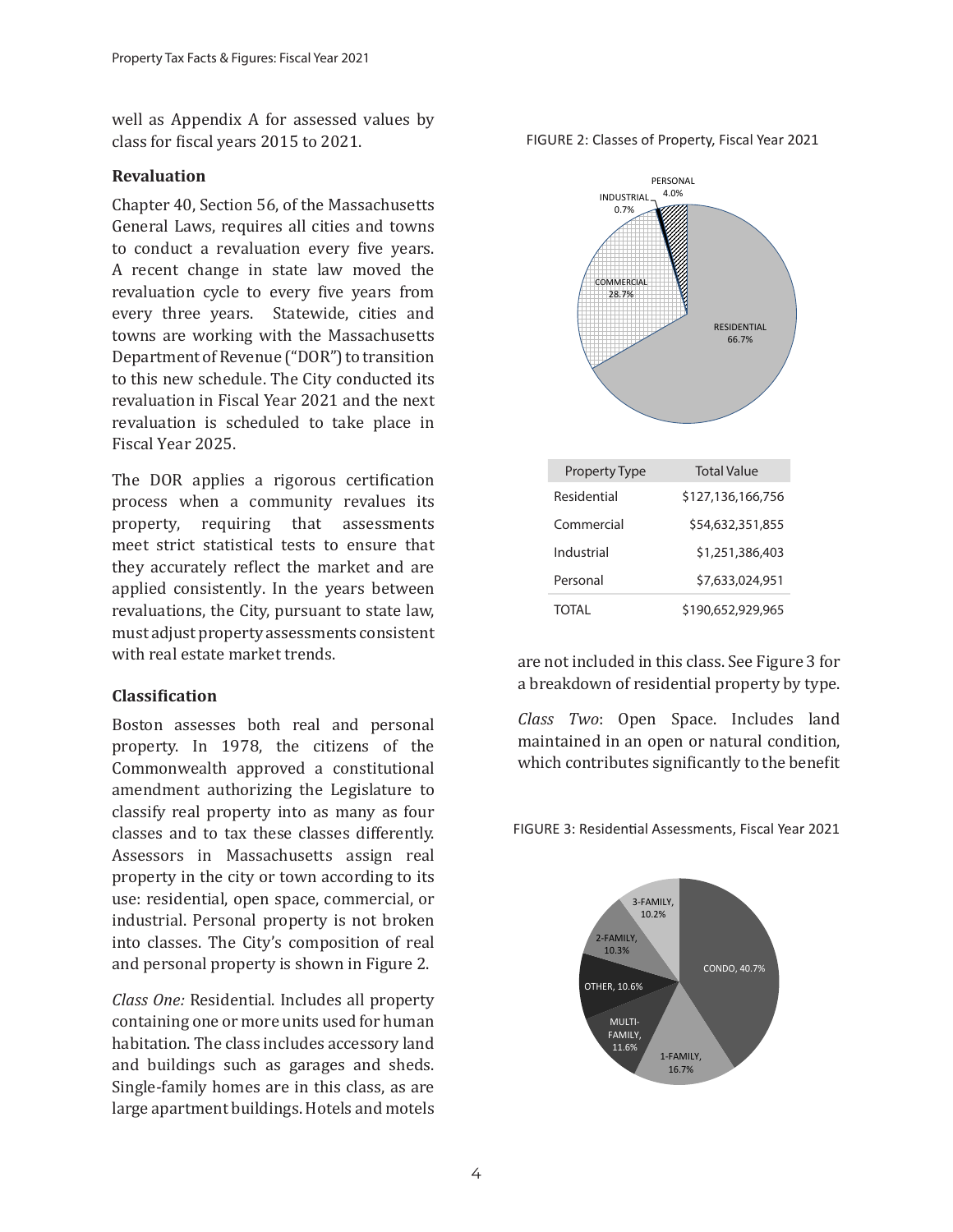FIGURE 4: Classified Tax Rates, Fiscal Years 2015-2021



and enjoyment of the public. Such land cannot be held for the production of income. The Open Space classification is not used by the City of Boston.

*Class Three*: Commercial. Includes any property held for the purpose of conducting a business, such as office buildings, retail stores, restaurants, etc.

*Class Four*: Industrial. Includes any property involved in manufacturing, processing or extraction. It includes real property of utility companies used for storage and generation purposes.

*Personal Property*: Contains all taxable personal property of individuals, partnerships, associations, and certain



#### FIGURE 5: Impact of Classification, Fiscal Year 2021

corporations. In Boston, a large portion of this class is owned by public utilities.

# *Impact of Classification*

Preferential tax treatment for residential property is not required by the Commonwealth; it is a local option. In Boston, the City Council, with the approval of the Mayor, has chosen to fully implement classification. This implementation reduces the residential tax rate to the lowest level allowed by law. Without classification, residential taxpayers would see their property taxed at a much higher rate.

The Fiscal Year 2021 classified tax rate for residential property is \$10.67 per thousand of property value, while the classified tax rate for commercial, industrial, and personal property is \$24.55 per thousand of property value. Trends in classified tax rates for fiscal years 2015 to 2020 are displayed in Figure 4. See Appendix A for specific tax rates for fiscal years 2015 to 2021.

In Fiscal Year 2021, classification resulted in substantial savings for the City's residential taxpayers (Figure 5). On average, classification saved homeowners:

- \$2,580 on a residential condominium;
- \$2,341 on a single-family home;
- \$2,587 on a two-family home; and
- \$3,229 on a three-family home.

# **Property Tax Levy**

The property tax levy is the amount a municipality raises through real and personal property taxes. In Boston, the property tax levy is the City's largest source of revenue. Each year, the amount to be raised must be determined in accordance with Proposition  $2\frac{1}{2}$ .

# *Proposition 2½*

Proposition 2½, an initiative petition,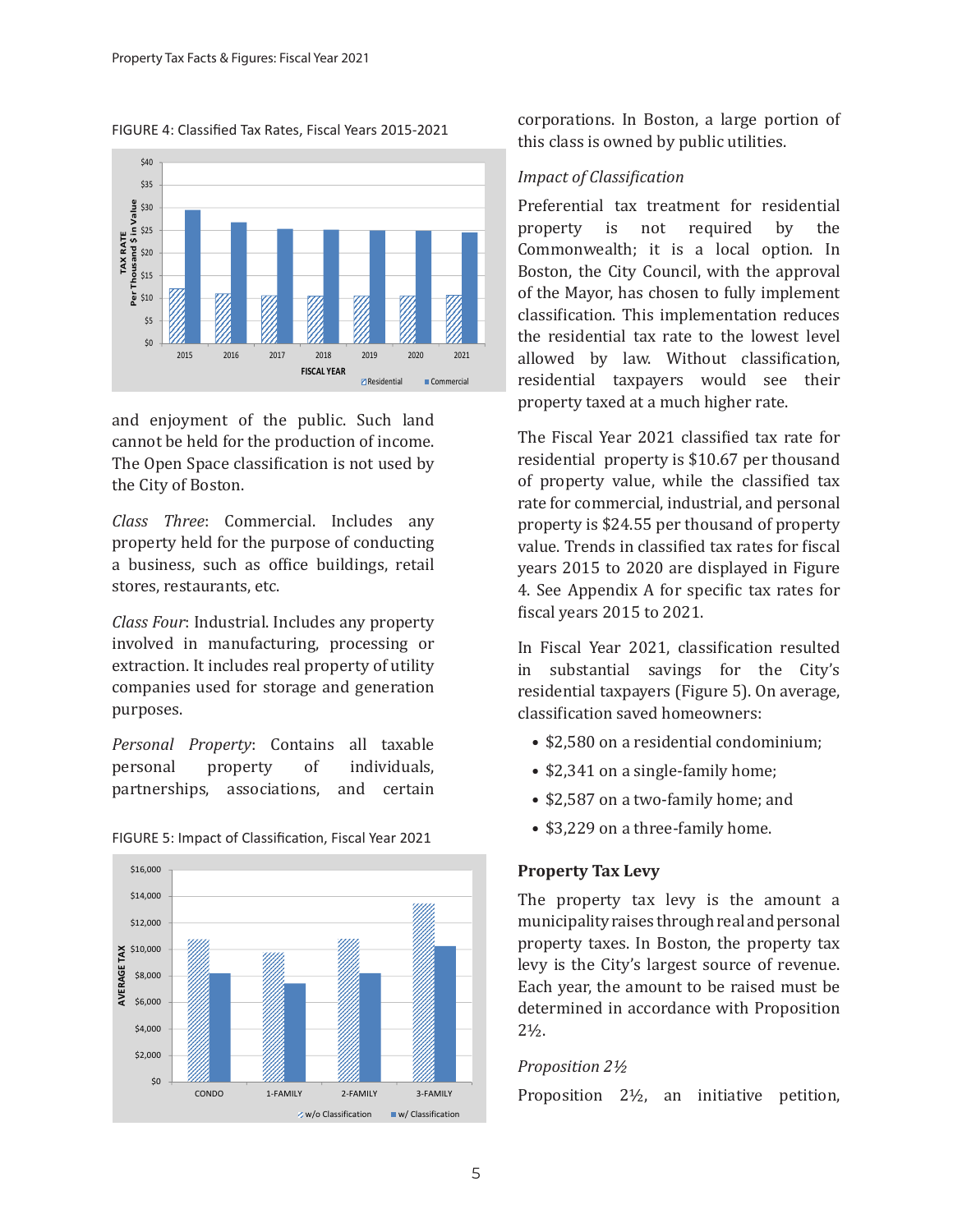was approved by the citizens of the Commonwealth in 1980. Its principal provisions relative to the property tax are to:

- Limit the property tax levy in a city or town to no more than 2.5% of the total fair cash value of all taxable real and personal property.
- Limit the property tax levy to no more than a 2.5% increase over the prior year's levy limit, with certain provisions for new growth and construction. Taxpayers should note that the 2.5% limit applies to the entire levy, not to individual tax bills.
- Provide for local overrides of the levy limit and a local option to exclude certain debt from the limit. Since the inception of Proposition 2½, the City of Boston has not voted to either override the levy limitations or exclude any debt as allowed by Proposition 2½.

Under the provisions of Proposition 2½, the property tax may not exceed 2.5% of the value of all taxable property. In Fiscal Year 2021, the overall effective tax rate taxes as a percent of value - was 1.40%. For more information about Proposition 2½, see

Massachusetts General Laws Chapter 59, Section 21C.

### *New Growth*

Proposition 2½ allows a community to increase its levy limit annually by an amount based upon the valuation of certain new construction and other growth in the tax base that is not the result of property revaluation. The purpose of this provision is to recognize that new development results in additional municipal costs; for instance, the construction of a new housing development may result in increased school enrollment, public safety costs, and so on.

This provision covers:

- New construction, additions, and alterations that result in increases in assessed valuation aside from revaluation effects;
- New personal property;
- Exempt property returned to the tax rolls; and
- Net increased valuation for subdivision parcels and condominium conversions.

New growth is calculated by multiplying the increase in the assessed valuation of a newly



| FIGURE 6: Total Property Tax Levy, Fiscal Years 1983-2021 |  |  |
|-----------------------------------------------------------|--|--|
|                                                           |  |  |

| FY   | <b>Total Levy</b> |
|------|-------------------|
| 1983 | \$374,611,299     |
| 2012 | \$1,614,028,834   |
| 2013 | \$1,683,681,079   |
| 2014 | \$1,778,801,240   |
| 2015 | \$1,867,767,429   |
| 2016 | \$1,961,476,603   |
| 2017 | \$2,086,675,511   |
| 2018 | \$2,216,490,728   |
| 2019 | \$2,350,783,055   |
| 2020 | \$2,509,114,748   |
| 2021 | \$2,675,124,276   |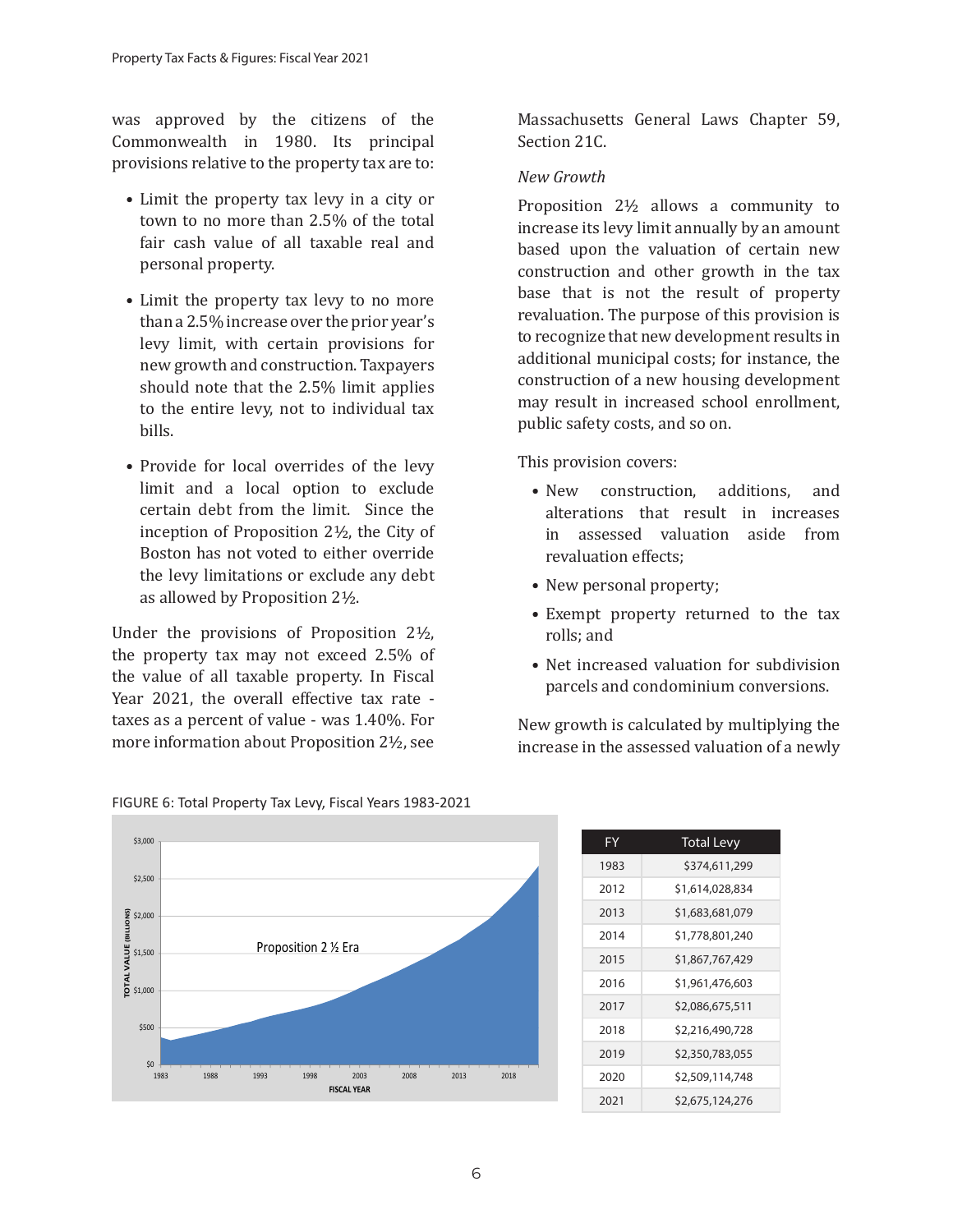



*\*New Growth includes amended growth from the prior fiscal year.*

taxable property by the prior year's tax rate for the appropriate class of property.

#### *Fiscal Year 2021 Tax Levy*

The Fiscal Year 2021 tax levy is \$2.675 billion, an increase of \$165.8 million (6.6%) over last year. Historical tax levy information is displayed in Figure 6. Of the levy growth, \$102.7 million is the result of new construction and properties being added to the tax base. \$0.6 million comes from the Amended FY 2020 Growth. An additional \$62.7 million is the 2.5% increase allowed under Proposition 2½. The levy limit trend from fiscal years 2015 to 2021 is displayed in Figure 7. Specific Levy Limit data (Prior-Year Limit, 2.5% growth, and new growth amounts) is provided in Appendix B.

#### **Property Tax Bills**

The City of Boston issues tax bills on a quarterly basis. Preliminary payments are due August 1 (first quarter) and November 1 (second quarter) of each year. The amount is equal to 50% of the prior year's tax, divided into two equal payments. The preliminary tax is not an estimated tax bill for the new fiscal year; rather, as indicated on the tax bill, it is a preliminary amount based upon the

prior year's tax.

The third quarter bill is issued in late December of each year and indicates the fair cash value assessment, the tax rate for the fiscal year, and the entire tax owed. Any exemption, for which a taxpayer has been approved, appears as a credit on this bill. The tax due, less the earlier preliminary payments and approved exemptions, is payable in two equal installments that are due on February 1 and May 1 of the tax year.

#### *Average Single-Family Tax Bill*

The average single-family tax bill for<br>properties receiving the residential properties receiving the residential exemption increased by \$443, from \$3,838 last year to \$4,281 in Fiscal Year 2021. A comparison of average single-family tax bill amounts of properties with the residential exemption for fiscal years 2015 to 2021 is provided in Figure 8. Residential taxes in Boston remain extremely competitive compared to neighboring cities and towns (see Appendix C). The average single family tax bill in Boston is 32.8% below the Fiscal Year 2021 statewide average of \$6,375 (*source: Massachusetts Department of Revenue statewide data, as of 3/9/2021, excluding communities with the residential exemption).*



#### FIGURE 8: Avg. Single-Family Tax Bill, Fiscal Years 2015-2021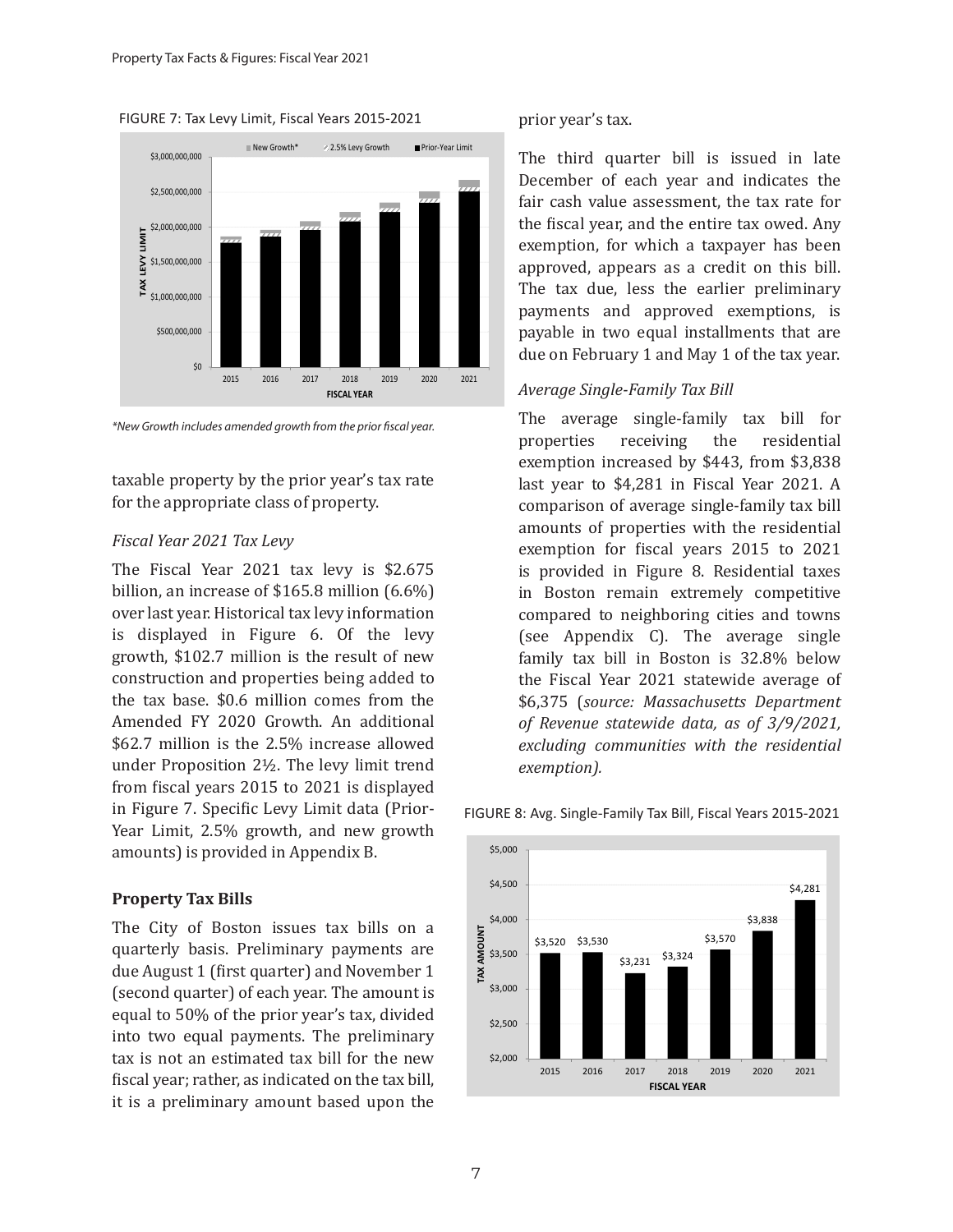# **Community Preservation Act (CPA)**

In November 2016, Boston voters approved the Community Preservation Act (CPA) by voting "yes" on Ballot Question 5. By adopting the CPA, the City has created a Community Preservation Fund. The City finances this fund in part by a 1% property tax-based surcharge on residential and business property tax bills that is used to initiatives including: affordable housing, historic preservation, open space, and public recreation. More information on specific projects funded by the CPA surcharge is available at boston.gov/cpa.

The CPA surcharge is calculated by first deducting \$100,000 from the value of a property. Next, the residential exemption and any personal exemptions are applied to the recalculated tax, or the "revised net tax." The CPA surcharge is 1% of the revised net tax, divided over four quarterly tax bills. For first- and second-quarter tax bills, the CPA surcharge is estimated using the revised net tax from the prior year. A CPA surcharge exemption is available to low-income property owners and low-to-moderate income senior property owners.

# **Property Tax Relief**

The City of Boston offers a number of property tax relief programs for qualified homeowners. These programs include the residential exemption, personal exemptions, and tax deferrals. Information on these programs appears below, and can also be found at boston.gov/assessing.

# *Residential Exemption*

The residential exemption is a reduction in real estate taxes for those homeowners who occupy their property as their principal residence. Per Massachusetts General Laws Chapter 59, Section 5C, the residential exemption is a local option that must be adopted by "the board of selectmen or mayor, with the approval of the city council, as the case may be." In 2016, Mayor Walsh advocated for a change in state law that increased the residential exemption limit from 30% to 35% of the average assessed value of all Class One residential properties.

This year, the City Council, with the approval of the Mayor, once again chose the maximum exemption allowed by law. The Fiscal Year 2021 residential exemption amount increased by \$273.23 over last year's amount, from \$2,879.79 to \$3,153.02. This residential exemption amount is equivalent to a property value reduction of \$295,503. See Figure 9 for residential exemption amounts for fiscal years 2015 to 2021.

To qualify, homeowners must own and occupy their property as their principal residence before the January 1 preceding the start of the fiscal year. In certain circumstances, homeowners may qualify if they first obtained their primary residence before July 1, 2020. The filing deadline for Fiscal Year 2021 is April 1, 2021.

# *Personal Exemptions*

A personal exemption releases a taxpayer from an obligation to pay all or a portion of



#### FIGURE 9: Residential Exemption, Fiscal Years 2015-2021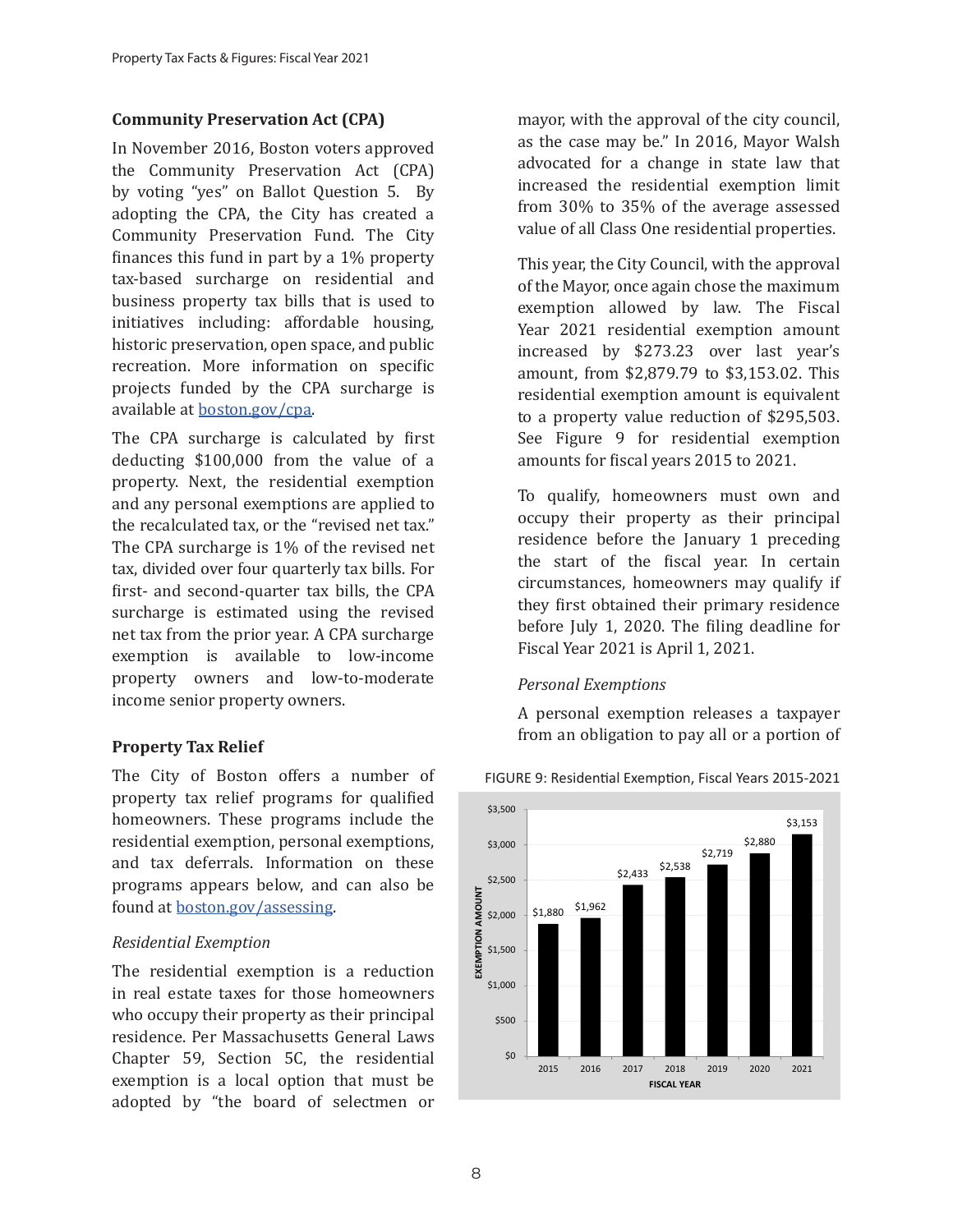the taxes assessed on a parcel of property, based on specific conditions. The City of Boston extends the maximum benefit allowed by law to those who qualify for the exemptions shown in Table 1 under Chapter 59, Section 5 of the Massachusetts General Laws.

Some notable personal exemption program information is described below:

*National Guard Exemption*. In 2011, the City of Boston implemented a new personal exemption program to offer tax relief to those homeowners that served overseas during the fiscal year as members of the National Guard or Military Reserve. Qualified applicants will be eligible for a 100% reduction in real estate taxes for the given year. The Boston City Council extended the National Guard exemption program for an additional period of two years through Fiscal Year 2021.

*Elderly Exemption (41C)*. In 2020, the City Council increased the exemption amount for the 41C Elderly Exemption from \$750 to \$1,000 to provide additional relief to qualifying seniors. The City has adopted the local option amendment to the 41C to both reduce the eligibility age (from 70+ to 65+) and increase the income and asset limits.

*The "Boston Bill."* Under the "Boston Bill", Chapter 73 of the Acts of 1986, taxpayers who are eligible for certain personal exemptions may receive additional relief that can further reduce their tax bill. Recipients of the Elderly Exemption (41C), Blind Exemption (37A), Veterans Exemption (22-22E) or Surviving Spouse, Minor Child of Deceased Parent, Elderly Exemption (17D) may qualify for additional tax relief in an amount up to the amount of relief afforded by the specific personal exemption. For instance, a taxpayer who is eligible for the 41C Elderly Exemption and who will receive a reduction in their tax liability of \$1,000 may receive additional relief of up to \$1,000. Additional relief is not

#### **TABLE 1: Personal Exemptions**

| Clause          | Program                                                                                      |
|-----------------|----------------------------------------------------------------------------------------------|
| 17 <sub>D</sub> | Surviving Spouse; Minor Child of a<br>Deceased Parent; Elderly Persons over<br>the Age of 70 |
| 18              | Hardship exemption                                                                           |
| $22-$<br>22F    | Qualified Veteran homeowner with a<br>service-connected disability during the<br>time of war |
| 37A             | Homeowners who are legally blind                                                             |
| 41C             | Elderly homeowner over the age<br>of 65 who meets certain financial<br>requirements          |
| 42              | Surviving Spouse of a Firefighter or<br>Police Officer killed in the line of duty            |
| 43              | Minor Child of a Firefighter or Police<br>Officer killed in the line of duty                 |
| 56              | National Guard exemption                                                                     |

#### **TABLE 2: Tax Deferral Programs**

| Clause                              | Program                                                                                                                                        |
|-------------------------------------|------------------------------------------------------------------------------------------------------------------------------------------------|
| 18A                                 | Tax Deferral for hardship caused by a<br>change in active military status                                                                      |
| 41A                                 | Tax Deferral for persons over the age<br>of 65                                                                                                 |
| Ch.375<br>of the<br>Acts of<br>2016 | Tax Deferral for long-term homeowners<br>$(55+)$ with a net tax liability that is at<br>least 10% greater than the prior year<br>net liability |

granted in cases where the relief amount reduces the tax bill to a level below the prior year's tax bill. No exemption may lower the taxable value of the property below 10% of the assessed value.

The Fiscal Year 2021 filing deadline for all personal exemptions is April 1, 2021. For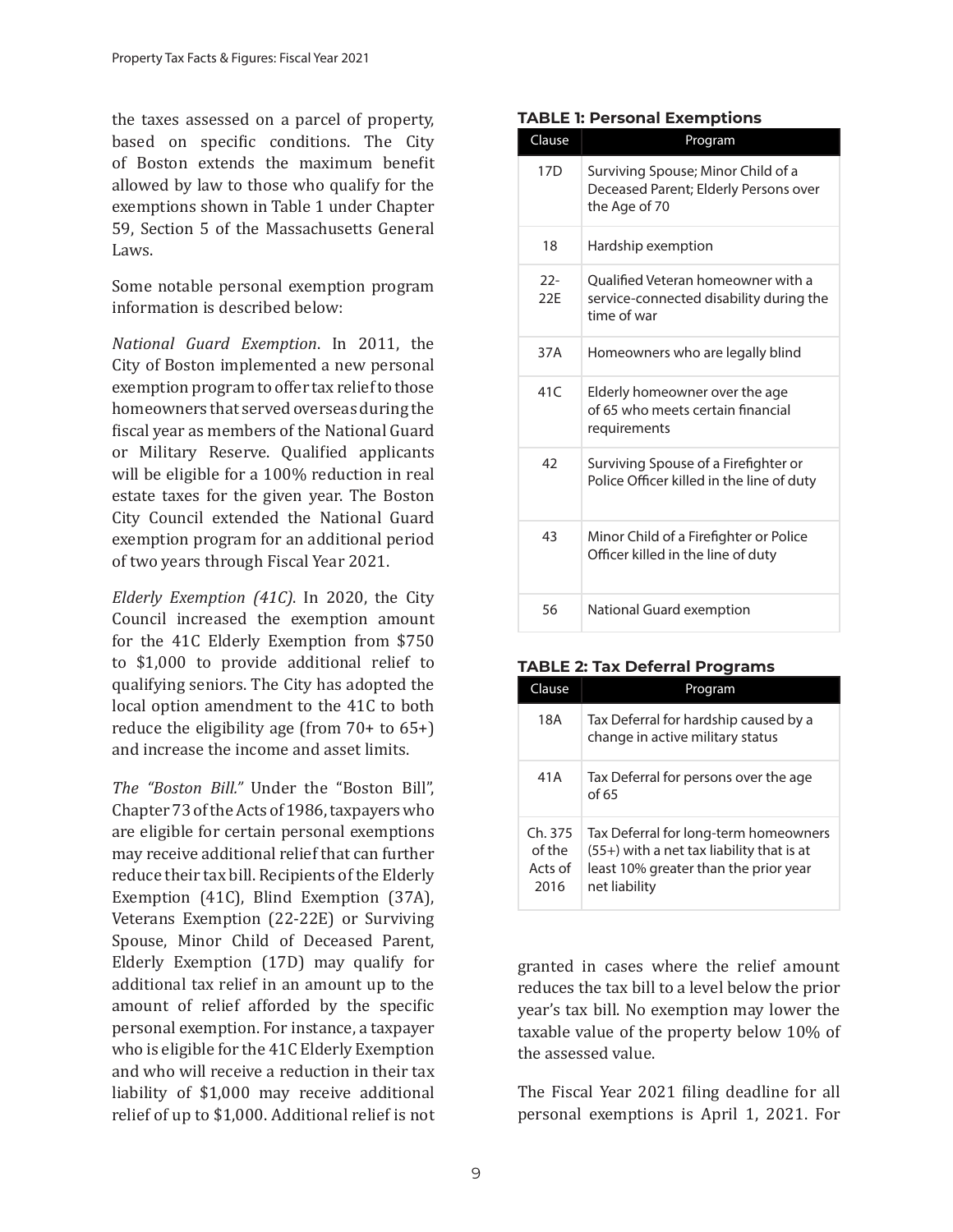more personal exemption information, please visit boston.gov/assessing.

# *Tax Deferral Programs*

Taxpayers may consider participation in a tax deferral program if they are having difficulty affording their tax liability (Table 2). The City of Boston offers a few tax deferral programs to qualified applicants:

The *41A Tax Deferral* for seniors over the age of 65 allows qualified applicants to defer their real estate taxes until the taxes due, including accrued interest at a rate of 1%, equals 50% of the then assessed value of the property. The deferred taxes plus interest must be repaid when the property is sold or transferred, upon the death of the owner, or upon the death of a surviving spouse if he/ she entered into a new deferral agreement with the City. City Council in 2020 reduced the interest rate from 4% to 1%.

The *18A Tax Deferral* allows taxpayers who are experiencing financial hardship as a result of a change to active military status to defer their taxes for no more than 3 fiscal years. The applicable rate of interest is 8% while a Tax Deferral & Recovery Agreement is in place and 14% once the Agreement is terminated.

The *Long Term Homeowner Tax Deferral* is a deferral program that the City implemented in FY17 for those long-tenured homeowners ages 55 and over whose net real estate tax liability (i.e. gross tax reduced by residential exemption and/or personal exemption) increased by 10% or more over the prior year, net real estate tax liability. Similar to the 41A Tax Deferral, the taxes may be deferred until the deferred taxes plus interest equal 50% of the then assessed value of the subject property. The repayment conditions and the income limit are the same as in the 41A Tax Deferral.

The Fiscal Year 2021 filing deadline for the tax deferrals is April 1, 2021.

# **Data Resources**

Data on all Boston properties is available on the Assessing Department website boston. gov/assessing. For parcel-specific data and parcel maps, you may visit "Assessing Online" on the Assessing Department website where you can search for parcels using owner name, property address, or parcel identification number (PID).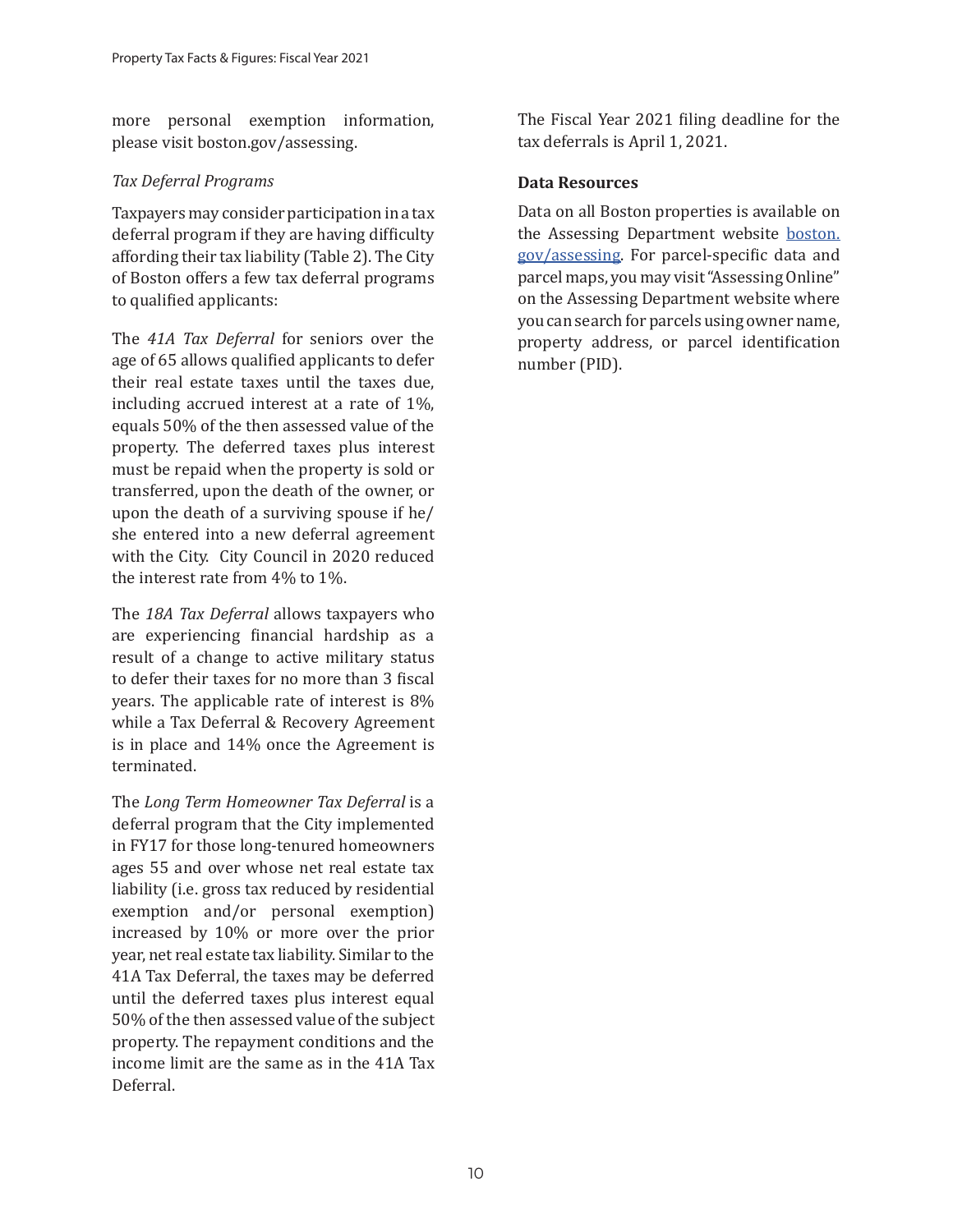Appendix A

# **PROPERTY TAX RECAP**

Fiscal Years 2015-2021

|             | <b>CLASS</b>       | <b>TOTAL VALUE</b> | <b>VALUE</b><br><b>PERCENT</b> | <b>TOTAL LEVY</b> | LEVY<br><b>PERCENT</b> | <b>TAX RATE</b> | RESIDENTIAL<br><b>EXEMPTION</b> |
|-------------|--------------------|--------------------|--------------------------------|-------------------|------------------------|-----------------|---------------------------------|
| FY21        | <b>RESIDENTIAL</b> | \$127,136,166,756  | 66.7%                          | \$1,115,523,126   | 41.7%                  | \$10.67         | \$3,153.02                      |
|             | <b>COMMERCIAL</b>  | 54,632,351,855     | 28.7%                          | 1,341,224,238     | 50.1%                  | 24.55           |                                 |
|             | <b>INDUSTRIAL</b>  | 1,251,386,403      | 0.7%                           | 30,721,536        | 1.1%                   | 24.55           |                                 |
|             | PERSONAL           | 7,633,024,951      | 4.0%                           | 187,390,762       | 7.0%                   | 24.55           |                                 |
|             | <b>TOTAL</b>       | \$190,652,929,965  |                                | \$2,674,859,663   |                        |                 |                                 |
| <b>FY20</b> | RESIDENTIAL        | \$115,818,106,832  | 65.7%                          | \$1,004,256,941   | 40.0%                  | \$10.56         | \$2,879.79                      |
|             | <b>COMMERCIAL</b>  | 51,958,596,980     | 29.5%                          | 1,294,651,745     | 51.6%                  | 24.92           |                                 |
|             | <b>INDUSTRIAL</b>  | 1,153,868,704      | 0.7%                           | 28,752,979        | 1.1%                   | 24.92           |                                 |
|             | PERSONAL           | 7,268,332,238      | 4.1%                           | 181,105,385       | 7.2%                   | 24.92           |                                 |
|             | <b>TOTAL</b>       | \$176,198,904,754  |                                | \$2,508,767,050   |                        |                 |                                 |
| <b>FY19</b> | <b>RESIDENTIAL</b> | \$107,628,598,330  | 65.4%                          | \$927,948,556     | 39.5%                  | \$10.54         | \$2,719.09                      |
|             | COMMERCIAL         | 49,035,301,302     | 29.8%                          | 1,225,726,688     | 52.2%                  | 25.00           |                                 |
|             | <b>INDUSTRIAL</b>  | 1,206,341,032      | 0.7%                           | 30,078,837        | 1.3%                   | 25.00           |                                 |
|             | PERSONAL           | 6,643,880,066      | 4.0%                           | 166,077,476       | 7.1%                   | 25.00           |                                 |
|             | <b>TOTAL</b>       | \$164,514,120,730  |                                | \$2,349,909,104   |                        |                 |                                 |
| <b>FY18</b> | RESIDENTIAL        | \$99,885,328,404   | 64.9%                          | \$854,666,857     | 38.6%                  | \$10.48         | \$2,538.47                      |
|             | COMMERCIAL         | 46,615,297,303     | 30.3%                          | 1,174,705,492     | 53.0%                  | 25.20           |                                 |
|             | <b>INDUSTRIAL</b>  | 1,187,339,230      | 0.8%                           | 29,920,949        | 1.3%                   | 25.20           |                                 |
|             | PERSONAL           | 6,237,993,258      | 4.1%                           | 157,197,430       | 7.1%                   | 25.20           |                                 |
|             | <b>TOTAL</b>       | \$153,925,958,195  |                                | \$2,216,490,728   |                        |                 |                                 |
| <b>FY17</b> | RESIDENTIAL        | \$93,462,190,788   | 64.9%                          | \$806,004,110     | 38.6%                  | \$10.59         | \$2,432.91                      |
|             | COMMERCIAL         | 43,571,093,612     | 30.3%                          | 1,105,398,645     | 53.0%                  | 25.37           |                                 |
|             | <b>INDUSTRIAL</b>  | 1,103,888,116      | 0.8%                           | 28,005,642        | 1.3%                   | 25.37           |                                 |
|             | PERSONAL           | 5,804,773,923      | 4.0%                           | 147,267,114       | 7.1%                   | 25.37           |                                 |
|             | <b>TOTAL</b>       | \$143,941,946,439  |                                | \$2,086,675,511   |                        |                 |                                 |
| FY16        | RESIDENTIAL        | \$83,719,422,425   | 65.4%                          | \$773,052,085     | 39.4%                  | \$11.00         | \$1,961.58                      |
|             | COMMERCIAL         | 38,031,832,832     | 29.7%                          | 1,019,633,438     | 52.0%                  | 26.81           |                                 |
|             | <b>INDUSTRIAL</b>  | 908,352,119        | 0.7%                           | 24,352,920        | 1.2%                   | 26.81           |                                 |
|             | PERSONAL           | 5,387,473,327      | 4.2%                           | 144,438,160       | 7.4%                   | 26.81           |                                 |
|             | <b>TOTAL</b>       | \$128,047,080,703  |                                | \$1,961,476,603   |                        |                 |                                 |
| FY15        | RESIDENTIAL        | \$72,346,068,366   | 65.3%                          | \$734,471,194     | 39.3%                  | \$12.11         | \$1,879.53                      |
|             | COMMERCIAL         | 32,451,521,456     | 29.3%                          | 957,968,913       | 51.3%                  | 29.52           |                                 |
|             | <b>INDUSTRIAL</b>  | 785,061,568        | 0.7%                           | 23,175,017        | 1.2%                   | 29.52           |                                 |
|             | PERSONAL           | 5,154,210,832      | 4.7%                           | 152,152,304       | 8.1%                   | 29.52           |                                 |
|             | <b>TOTAL</b>       | \$110,736,862,222  |                                | \$1,867,767,429   |                        |                 |                                 |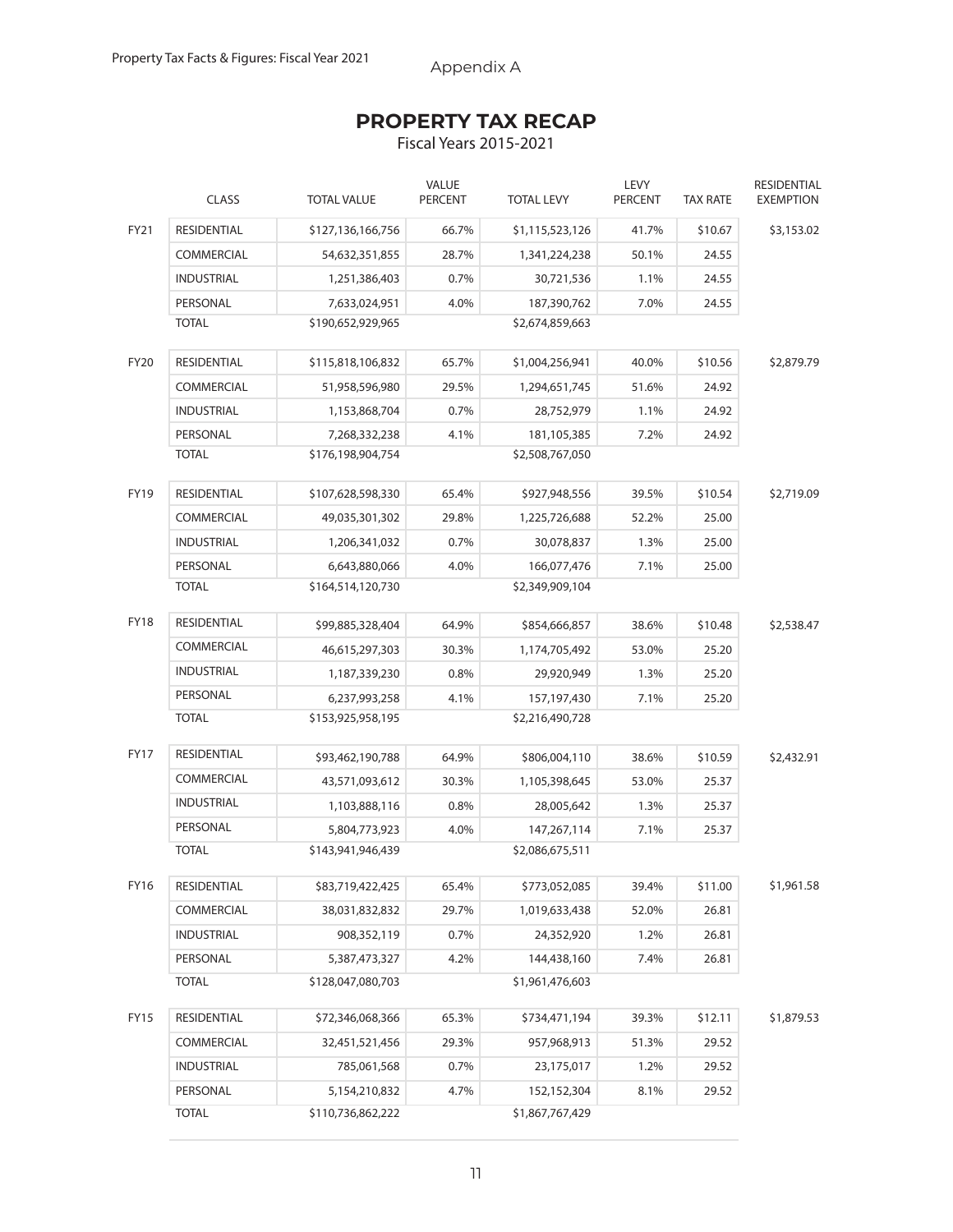# **Tax Levy Limit (\$ millions)**

Fiscal Years 2015-2021

|                  | <b>FY15</b> | <b>FY16</b> | <b>FY17</b> | <b>FY18</b> | <b>FY19</b> | <b>FY20</b> | <b>FY21</b> |
|------------------|-------------|-------------|-------------|-------------|-------------|-------------|-------------|
| Prior-Year Limit | \$1,779.0   | \$1,868.0   | \$1,962.3   | \$2,086.8   | \$2,216.6   | \$2,350.8   | \$2,509.1   |
| 2½% Levy Growth  | 44.5        | 46.7        | 49.1        | 52.2        | 55.5        | 58.8        | 62.7        |
| New Growth*      | 44.5        | 47.6        | 75.5        | 77.6        | 78.7        | 99.5        | 103.3       |
| <b>TOTAL</b>     | \$1,868.0   | \$1,962.3   | \$2,086.8   | \$2,216.6   | \$2,350.8   | \$2,509.1   | \$2,675.1   |

\*New Growth includes amended growth from the prior fiscal year.